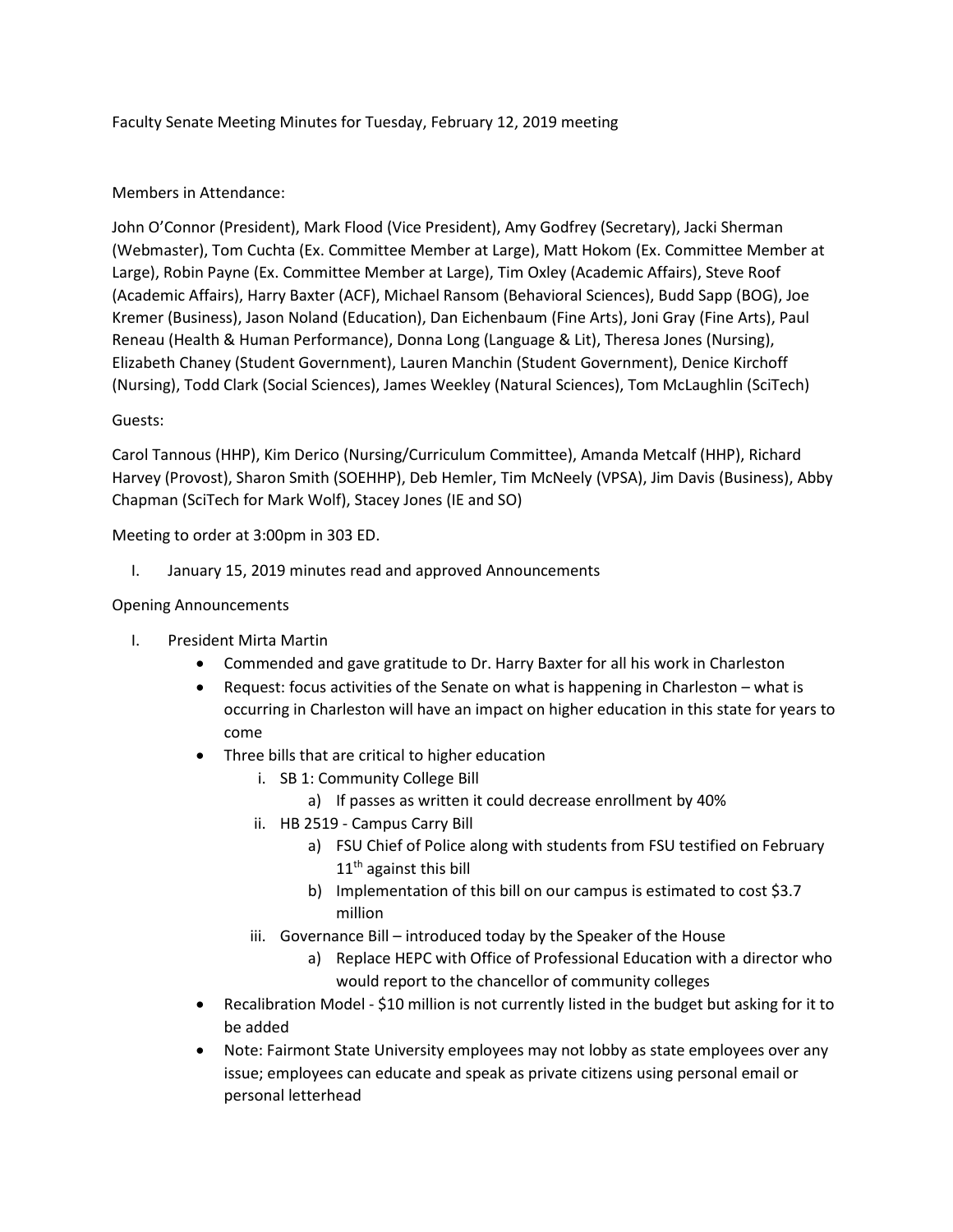- i. Question: Can the institution draft a resolution?
	- a) Would not be allowed since we cannot lobby
- Comment: The Wall Street Journal had an article dealing with free community college including Tennessee (extends to public and private institutions)- those who started a degree in community college are less likely to finish bachelor degree than those who don't start in community college
- II. Provost Harvey
	- No report unless there are questions
	- Question: From the material from the January  $30<sup>th</sup>$  Deans Meeting: Textbook Affordability Committee – will there be faculty representatives?
		- i. We need faculty reps
		- ii. And a person from the library
			- a) Jacki Sherman volunteer
	- In the Deans Meeting material there is a point on talking points, IT, and institutional image – That is what the desktop looks like when any computer on campus is turned on
	- Question: Faculty Handbook Committee progress?
		- i. None yet
	- Question: Where is the funding for SOAR scholarships coming from?
		- i. My understanding is that the funding is coming from the William White Scholarship fund
- III. VP for Institutional Effectiveness and Strategic Operations Stacey Jones
	- Assessment reports are due Friday
	- Minors: not due at this time but will be in same manner as degree programs
	- Remember we are working on degree programs not unit
	- Blackboard vs Taskstream: due to the vote at the carnival the template from the carnival is not in Taskstream (as close as possible)
		- i. Question: Can we copy and paste? Why was my Mission Statement already populated?
			- a) I will need to review. Please be patient with this transition.
- IV. VP for Student Affairs, Operations, and Athletics Tim McNeely
	- Sent out email on February 7<sup>th</sup> with temporary schedule for Student Health thru tomorrow. Another email is coming out today or tomorrow with the schedule for the rest of February. We will be staying open longer. This is a short term fix with a partnership with MVA occurring in the fall.
- V. BOG representative, Dr. Sapp
	- Committee meetings occurring now
	- Next BOG meeting is Thursday. February  $21<sup>st</sup>$  Faculty Senate is invited
		- i. Meeting starts at 9am in the Board Room of the Falcon Center
		- ii. If it goes into executive session it will be over by noon so the BOG can meet with everyone
		- iii. Major gift ceremony at 1:30
- VI. ACF representative, Dr. Baxter
	- Agree with President Martin in terms of the legislature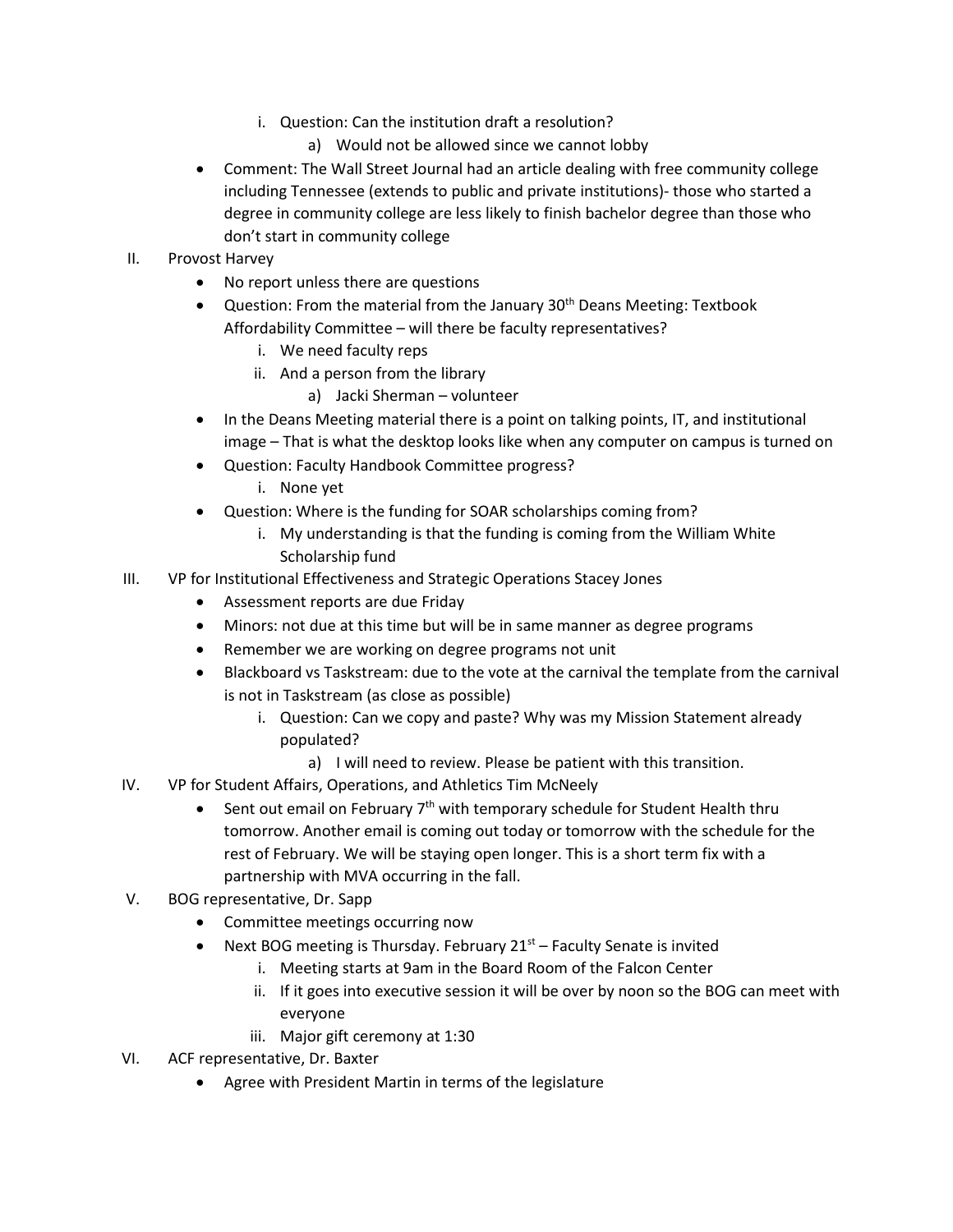- Another issue is the 5% raise since higher education is not funded to cover the raise for everyone
- Comment: School of Education came up with a list of talking points
- Question: what is the sticker price for the community college bill? i. \$70 million
- Question: In Charleston, who were in the meetings with you?
	- a) SCF 14 individuals, which is an increase from previous years
- VII. Student Government, Elisabeth Chaney and Lauren Manchin
	- Senior Campaign started today
		- i. Bricks around the bell: \$50/brick for faculty
- VIII. Executive Committee
	- President John O'Connor read the following into the meeting minutes:
		- FAIRMONT STATE UNIVERSITY

FACULTY SENATE EXECUTIVE COMMITTEE CONCERNS ABOUT THE CURRENT ADMINISTRATION'S ACTIONS RELATED TO TEACHING ASSIGNMENTS, HIRING, AND PROMOTION Since President Mirta Martin took office on January 1, 2018, several decisions related to faculty and staff positions have created concerns among the Fairmont State faculty. Some of these concerns have been articulated in several anonymous letters presented to the Senate President, who shared them with the Senate Executive Committee, President Martin, and the Board of Governors via Budd Sapp, some have been discussed during our Executive Committee meetings, some I have heard directly from faculty members, and some are mine. If I attribute them solely to the anonymous missives or to faculty, who have not given me permission to name them, I think they can simply be brushed off as the resentments of disgruntled faculty members who do not want change. At the end of the fall term, the Senate Executive Committee asked President Martin to read the anonymous letters and respond to us as she saw fit. She has not responded. Hence, we decided to read these concerns into the record, and we invite President Martin to address them.

The faculty has been told repeatedly that due to budgetary constraints, a faculty hiring freeze has been implemented, along with a reorganization of the college/school executive administrative positions. We have also been told that the impetus for the Academic Restructuring initiative is in part a perceived need to maximize budget efficiencies. The faculty has not been provided with hard data to support these claims.

While faculty positions have been frozen, since President Martin's arrival there have been postings for the following administrative positions: Director of Educational Pathway for International Centers and Students (EPICS), General Counsel, Junior Visual Media Designer, Vice President for Institutional Effectiveness and Strategic Operations, Director of Institutional Research and Effectiveness, Executive Director of Academic Programs and Support Services, and Director of Alumni Relations. Additionally, a restructuring of the university Communications and Marketing area resulted in the replacement of several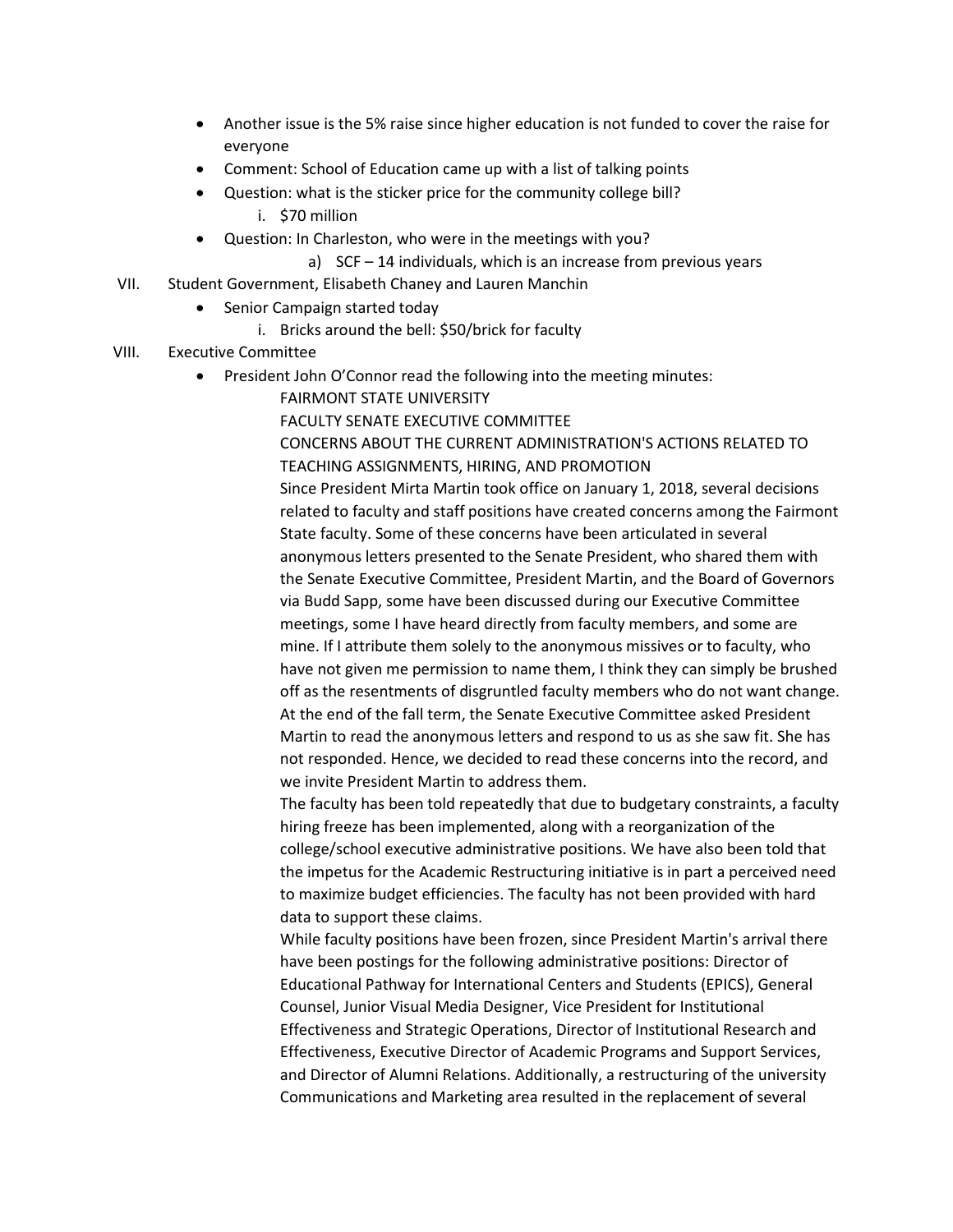long-time employees and the creation of three new positions, Vice President of University Relations, Recruitment and Marketing, Editor, and Digital Content Specialist, all of which were filled with former employees of Fort Hayes State University, President Martin's previous institution.

The President has also subverted the promotion and tenure process published in the Faculty Handbook. In one department, two full time faculty lines (temporary Assistant Professor and tenured Associate Professor) and one FEAP have been replaced by a temporary Assistant Professor one faculty member who was hired as a tenured Associate Professor. The latter's previous employer was Fort Hayes State University. In another department, an Instructor without a terminal degree and a tenure

- Dr. Amy Godfrey The executive committee did not vote on this letter. I do not support this letter that I have not read until just now.
	- i. Jackie Sherman agrees with Dr. Godfrey
- Question: Statement is read now what?
	- i. Just to be included in the minutes
- Comment: Weren't there 24 faculty new hires in August.

# Old Business

- I. Motion: Consider Curriculum Proposal #18-19-2 and #18-19-4 as a pair
	- a. Approved
	- b. Second reading approved

# New Business

- I. Delete Curriculum Proposal #18-19-06 REV #1 Leadership Certificate does not meet HEPC policy of minimum 12 hours and current proposal has 10 hours
- II. Motion: deal with Curriculum Proposals #18-19-03 REV #1, #18-19-05 REV #1, and #18-19-07 REV #1 as a group
	- a. Comment: on #18-19-03 page 8 there is no list of general studies list of options and INTR courses are not offered often
		- i. Is it the same for #18-19-05? Yes
	- b. Approved
- III. Ad Hoc Core Curriculum see email Jim Matthews
	- a. Standing committee: freshman seminar component
		- i. Question: should we take this from General Studies instead of Faculty Senate to take some off plate of General Studies Committee
	- b. Question: do we need a standing committee?
		- i. Yes
	- c. Comment: SOAR will need a home first currently in SOE HHP
	- d. Question: Will there be a catch all section if each program will have own for nondeclared?
		- i. We will have meta majors
	- e. Question: Would a standing committee require a change in the constitution?